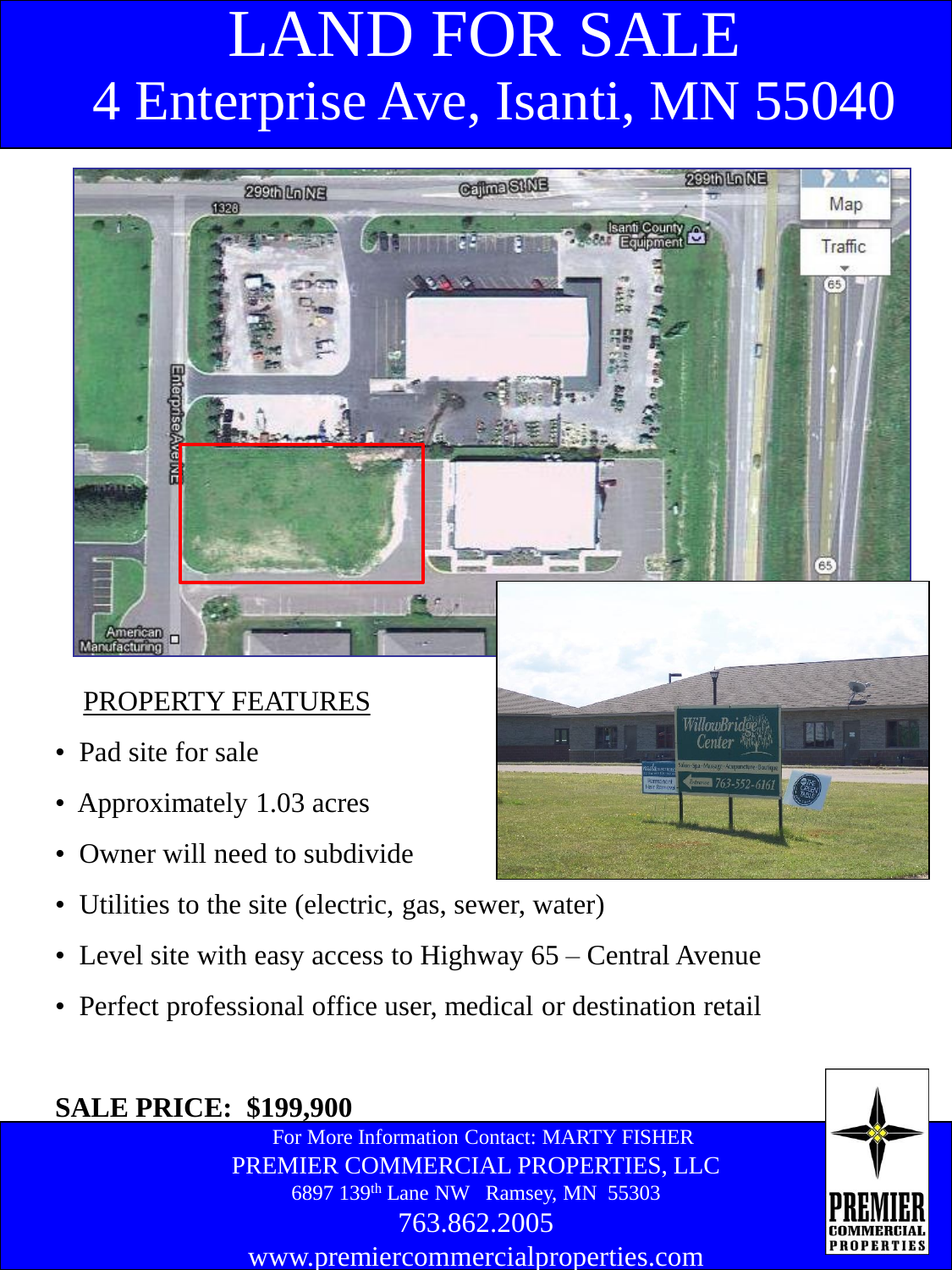



#### Lot from Enterprise Ave (from west)









Front half from Hwy 65 w/retail building (from east)

For More Information Contact: MARTY FISHER PREMIER COMMERCIAL PROPERTIES, LLC 6897 139<sup>th</sup> Lane NW Ramsey, MN 55303 763.862.2005 www.premiercommercialproperties.com

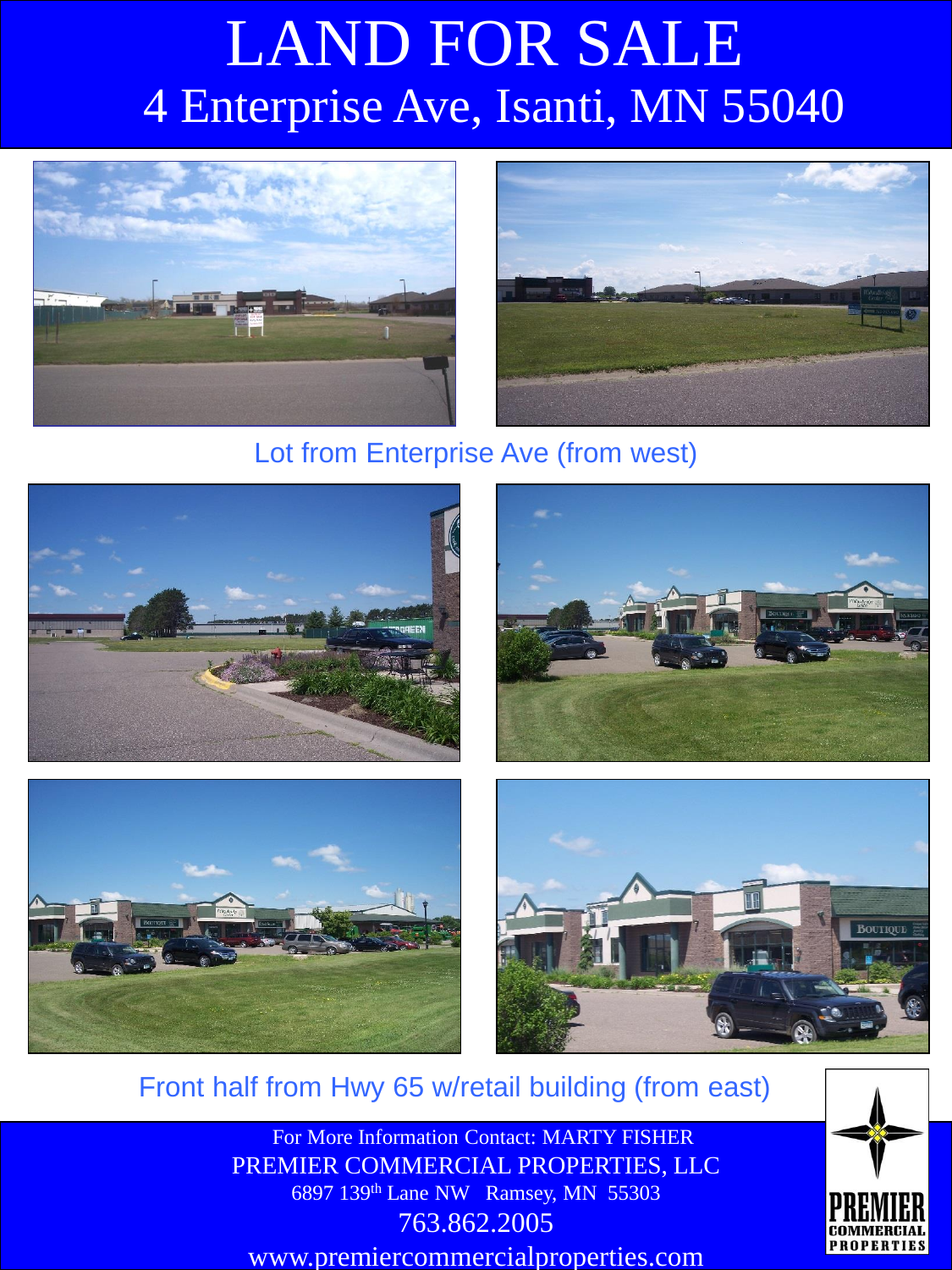

| <b>DEMOGRAPHICS (2015)</b> | 1 mile   | 3 miles  | 5 miles  |
|----------------------------|----------|----------|----------|
| <b>Total Population</b>    | 1,700    | 8,695    | 19,125   |
| <b>Total Households</b>    | 694      | 3,129    | 7,082    |
| <b>Total Families</b>      | 489      | 2,254    | 5,008    |
| Average Household Income   | \$67,088 | \$70,595 | \$71,155 |

For More Information Contact: MARTY FISHER PREMIER COMMERCIAL PROPERTIES, LLC 6897 139th Lane NW Ramsey, MN 55303 763.862.2005

www.premiercommercialproperties.com